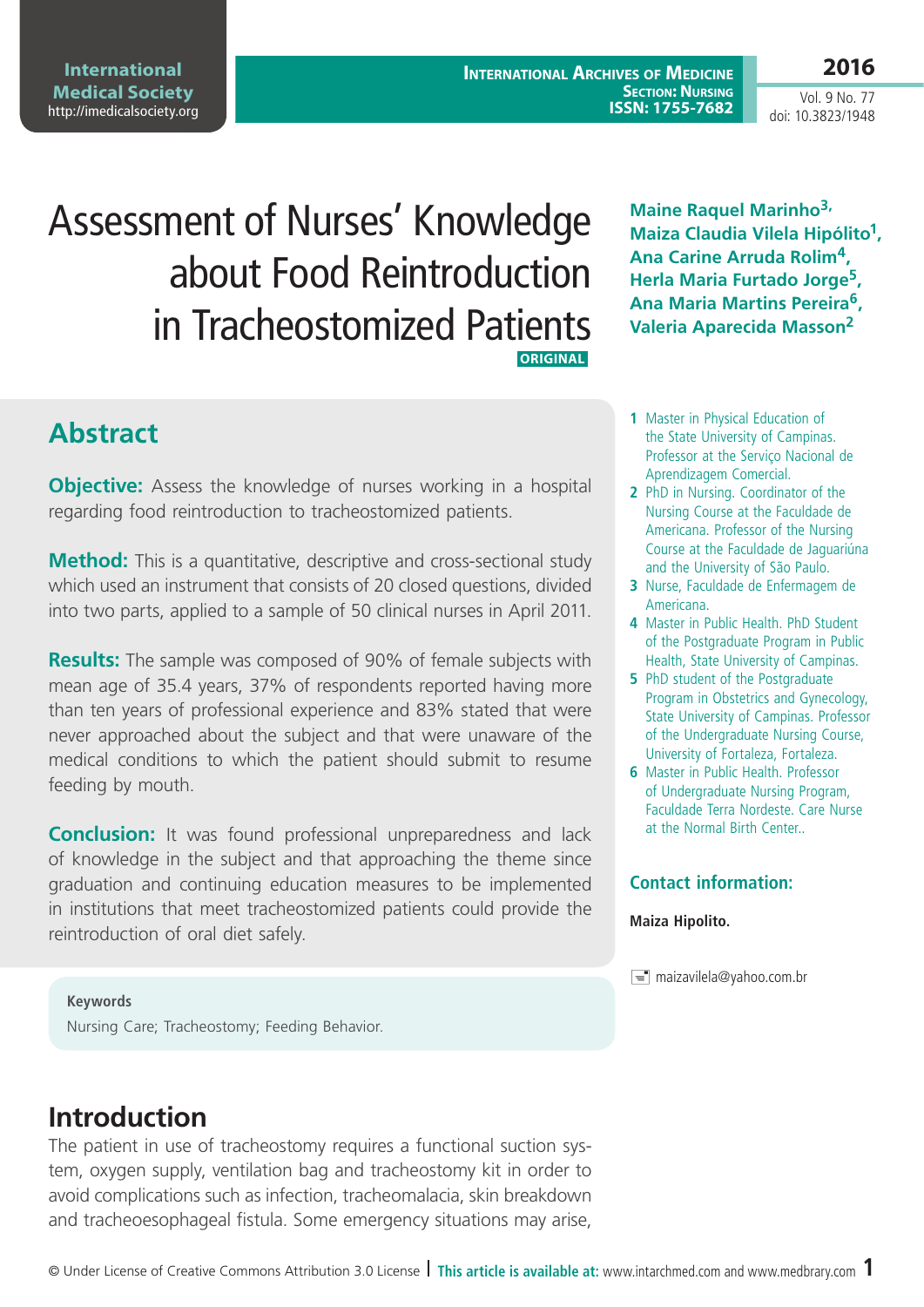Vol. 9 No. 77 doi: 10.3823/1948

**2016**

which include bleeding, tube displacement, loss of airway and tube obstruction; such emergencies are resolved more effectively when all the necessary supplies are readily available at the bedside [1, 4].

Besides these difficulties, tracheostomy can trigger swallowing disorders, leading to reduced frequency of swallowing and coughing reflexes, reduced laryngeal elevation and anteriorization, decreased pharyngeal and laryngeal sensitivity, atrophy of laryngeal muscles, incoordination and reduced glottal closing time, esophageal compression by the cuff and decreased subglottic pressure. To minimize possible risks, the clinical assessment by a speech therapist is of great value in identifying potential functional changes that interfere with oral and pharyngeal phases of swallowing [3].

In addition to identifying potential functional changes, the clinical assessment by a speech therapist is also needed before the reintroduction of food by mouth to check the patient's swallowing process, so that it is held safely, not to bring harm to the patient, which will regress all the rehabilitation process [5].

The nursing professional is the one who provides and monitors the process of feeding the patient, providing assistance that favors food reintroduction after the clinical assessment by the speech therapist, risk free.

The nurse, responsible for nursing care and as a member of the multidisciplinary team, has the function to provide proper care to prevent complications. They also work in direct care and guidance of health promotion measures. In a hospital, they are near the patient during hospitalization, participating in all stages of care. Therefore, they must also be present throughout the process of reintroducing food [4].

A study conducted in Japan in order to verify the impact of a training program directed to nurses of noncritical areas about the care implemented in tracheostomized patients found decreased rates of complications and readmissions in Intensive Care Units (ICU) after the implementations of the program [4].

Food reintroduction has always been performed with criteria defined by the multidisciplinary team, often with the aim to meet the sensory needs of the patient requesting water and food, since enteral or parenteral nutrition does not give pleasure as oral feeding. Therefore, food reintroduction without defining criteria and without strict monitoring can cause the patient serious pulmonary risks, such as bronchoaspiration and aspiration pneumonia, causing increased length of stay, costs and even risk of death.

Thus, the present study aims to assess the knowledge of nurses on the process of food reintroduction in tracheostomized patients.

### **Methodology**

This is a descriptive, quantitative and cross-sectional study [6, 7], conducted in a hospital in the state of São Paulo, which has 406 beds and is a reference in the region in the service to users of the Unified Health System (SUS) and in the development of scientific research.

The survey was conducted in the ICU, Postoperative Unit, Coronary Care Unit, Clinical Emergency, Traumatology, Adult General Nursing and Pediatrics, which includes Inpatient Pediatric Unit, Surgical Pediatrics and Pediatric ICU.

Considering the purpose and the design of this study, the population was composed of nurses working in April 2011 in assisting the tracheostomized patients in the described areas and who agreed to participate in this study by signing the Informed Consent Form.

Study participants were 50 nurses who were available and who met the inclusion and exclusion criteria [6]. There was refusal and loss rate of 16%, resulting in a response rate of 82% of the initial sample. Data collection was carried out by researchers in previously scheduled date, and the subjects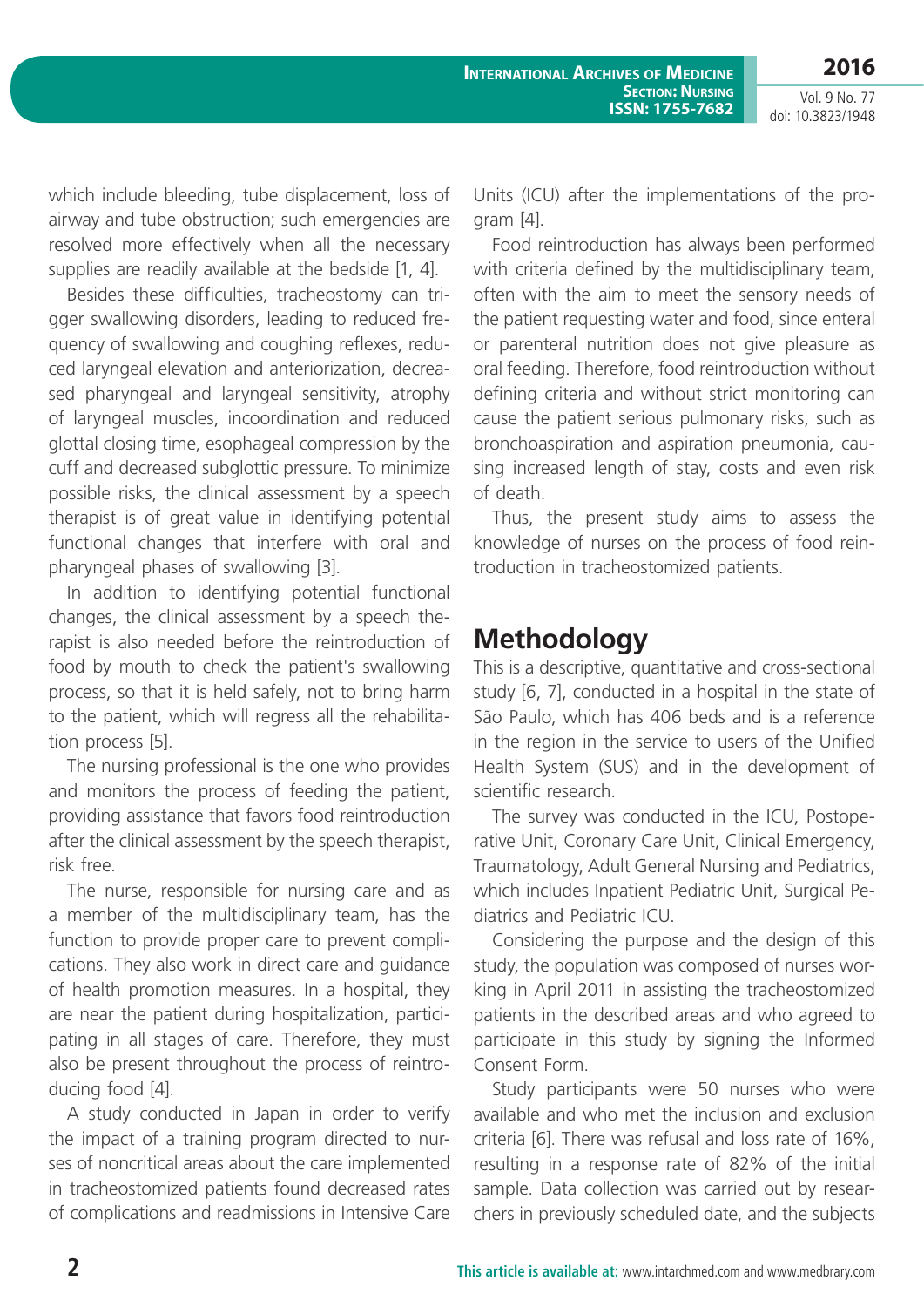Vol. 9 No. 77 doi: 10.3823/1948

were instructed to fill out the instrument. They had a period of six hours for day shifts and 12 hours for night shifts to fill it.

The instrument for evaluation of nurses' knowledge on food reintroduction to tracheostomized patients was developed by the authors, therefore, it is entirely original and was composed of 20 closed questions divided into two domains: sociodemographic profile and knowledge on food reintroduction in tracheostomized patients. The results were expressed by descriptive analysis and relative frequency.

The study complied with the ethical requirements in accordance with the provisions of the National Health Council (Resolutions No. 196/96), recommended by the Ethics Committee of the School of Medical Sciences of the State University of Campinas - FCM/UNICAMP and was approved by the Ethics Committee on 11 February 2011, under opinion No. 1258/2010.

### **Results**

The study included 41 nurses of both sexes, with prevalence of females, composing 90% of the sample. The age of the subjects ranged from 24 to 55 years old, with a mean of 35.4 years. Of the participating nurses, 51% had specialization, 26% improved education, 20% master's degree and 3% doctorate. The time of professional practice of the subjects ranged from less than one year and more than ten years, of which 2% had less than one year, 29% between one year and five years, 32% between six and ten years and 37% with more than ten years of professional practice.

As regards the approach to food reintroduction during the academic education, 83% of respondents reported not having had contact with this subject throughout their training. Among those who reported contact, 12% had it during graduation and 5% during postgraduation. Regarding the training on this subject in the place of work, only 25% of nurses reported having been trained on this subject.

In relation to the clinical conditions that the patient must present so that food reintroduction is considered, 15% of subjects pointed the level of consciousness, followed by spontaneous ventilation (10%), absence of oxygen support (2%), tolerance to deflated cuff (7%), tolerance to decubitus 90° (10%), and others. It is noteworthy that in this question subjects could choose more than one answer. **(Table 1)**

|  | Table 1. Distribution of nurses according to the clini- |
|--|---------------------------------------------------------|
|  | cal conditions that the patient must present            |
|  | to feed reintroduction (Campinas, 2011).                |

| <b>Variables</b> | <b>Categories</b>          | N  | ℅              |
|------------------|----------------------------|----|----------------|
|                  | Level of consciousness     | 37 | 15             |
|                  | Spontaneous ventilation    | 26 | 10             |
| Evaluated        | Absence of oxygen support  | 6  | $\overline{2}$ |
| factors          | Tolerance to deflated cuff | 17 | 7              |
|                  | Tolerance to decubitus 90° | 24 | 10             |
|                  | Others                     | 4  | $\mathcal{L}$  |
| <u>nta</u>       |                            |    |                |

Regarding the initial evaluation to start reintroduction of oral feeding, when asked which factors must be evaluated, 30% of subjects pointed the ability to swallow followed by the risk for bronchoaspiration (28%) and level of consciousness (27%) as the factors that must be evaluated before food reintroduction. It is noteworthy that in this question subjects could choose more than one answer. **(Table 2)**

**Table 2.** Distribution of nurses according to the conditions that must be monitored in the previous evaluation to start oral feeding in tracheostomized patients (Campinas, 2011).

| <b>Variables</b>     | <b>Categories</b>          | N  | ℅   |
|----------------------|----------------------------|----|-----|
|                      | Ability to swallow         | 13 | 30  |
|                      | Risk for bronchoaspiration | 11 | 28  |
| Evaluated<br>factors | Level of consciousness     | 11 | 27  |
|                      | Satisfaction in eating     | 5  | 14  |
|                      | Others                     | 1  | 1   |
| Total                |                            | 41 | 10C |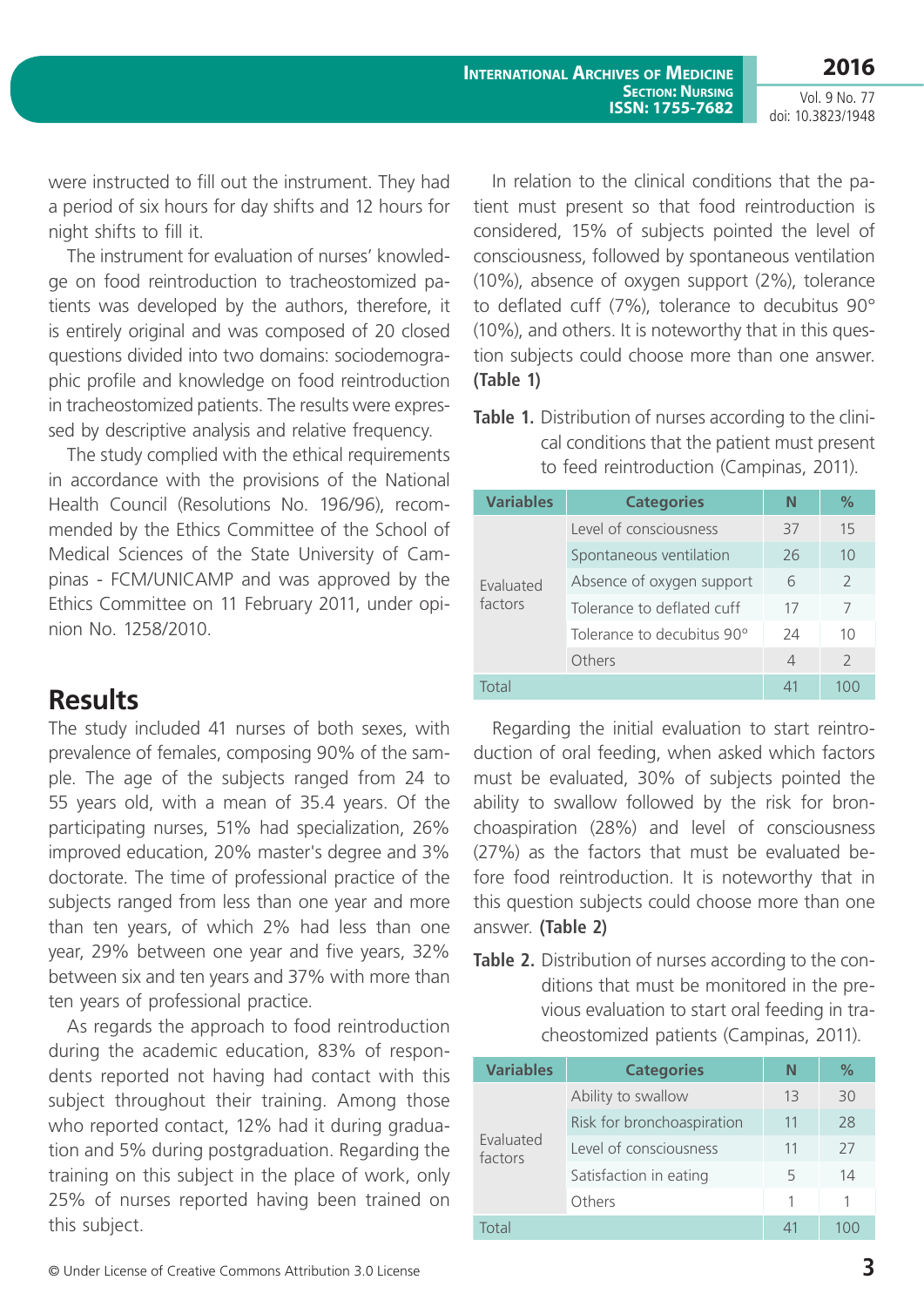Vol. 9 No. 77 doi: 10.3823/1948

**2016**

When asked which professional should perform the preliminary assessment for the start of oral feeding, 42% of subjects responded that this evaluation should be performed by the speech therapist, 24% by the multidisciplinary team, 14% by nurses, 8% by physicians, 6% by the nutritionist and 6% by the physical therapist.

With regard to the professional who must indicate the beginning of food reintroduction by mouth to tracheostomized patients, 47% of nurses stated that the initial indication should be performed by a multidisciplinary team, followed by the speech therapist (22%), physician (12%), nutritionist (10%), nurse (9%) and physical therapist (0%). It is noteworthy that in this question subjects could choose more than one answer.

When asked about the frequency of revaluation after starting the diet, 47% of subjects answered that such evaluation should always take place before the offering of each diet. Subjects were asked about the frequency with which the oral feeding is reintroduced for tracheotomized patients, and most reported that this practice rarely happens (60%). Regarding the use of protocol for food reintroduction, 100% of respondents found it useful. This can be proved through the testimonies:

*Because eating is a basic human need, reintroducing oral feeding as soon as possible may decrease the time of care provided, and the patient can be healthy again as quickly as possible.*

25, Campinas.

*In order to have a greater understanding of the subject and to have a protocol that we all can meet.*

27, Campinas.

*To minimize possible complications during offering diet by mouth.* 28, Campinas.

*So that all nurses within the institution are trained, and to conduct it safely to both.* 32, Campinas.

During the offering of the diet, several factors must be observed. The return of the diet through the tracheostomy and the respiratory frequency (24%, 23%) were the parameters most chosen by nurses. **(Table 3)**

**Table 3.** Distribution of nurses according to the parameters observed during the offering of the diet by mouth (Campinas, 2011).

| <b>Variables</b>       | <b>Categories</b>     | N              | $\%$           |
|------------------------|-----------------------|----------------|----------------|
|                        | Respiratory frequency | 36             | 15             |
|                        | Heart rate            | 12             | 10             |
|                        | <b>Blood pressure</b> | $\overline{4}$ | $\overline{2}$ |
| Observed<br>parameters | Saturation            | 32             | 7              |
|                        | Return of the diet    | 37             | 10             |
|                        | Patient acceptance    | 31             | $\mathcal{P}$  |
|                        | Others                | $\mathcal{P}$  | 10             |
| Total                  |                       | $\Delta$ 1     | 100            |

Among these complications, 41% of subjects mentioned the aspiration pneumonia as one of the complications that could arise. Respondents could choose more than one answer. **(Table 4)**

#### **Table 4.** Distribution of nurses according to the clinical complications of food reintroduction without defined criteria (Campinas, 2011).

| <b>Variables</b>     | <b>Categories</b>                     | N  | $\%$  |
|----------------------|---------------------------------------|----|-------|
|                      | Aspiration pneumonia                  | 17 | 41    |
|                      | Bronchoaspiration                     | 16 | 39    |
|                      | Silent aspiration                     | 6  | 15    |
| Evaluated<br>factors | Acute Respiratory<br>Insufficiency    |    | 1     |
|                      | Systemic Respiratory<br>Insufficiency |    | Ω     |
|                      | Sepsis                                | 1  | 3     |
|                      | Others                                | 1  | 1     |
| Total                |                                       | 41 | 1()() |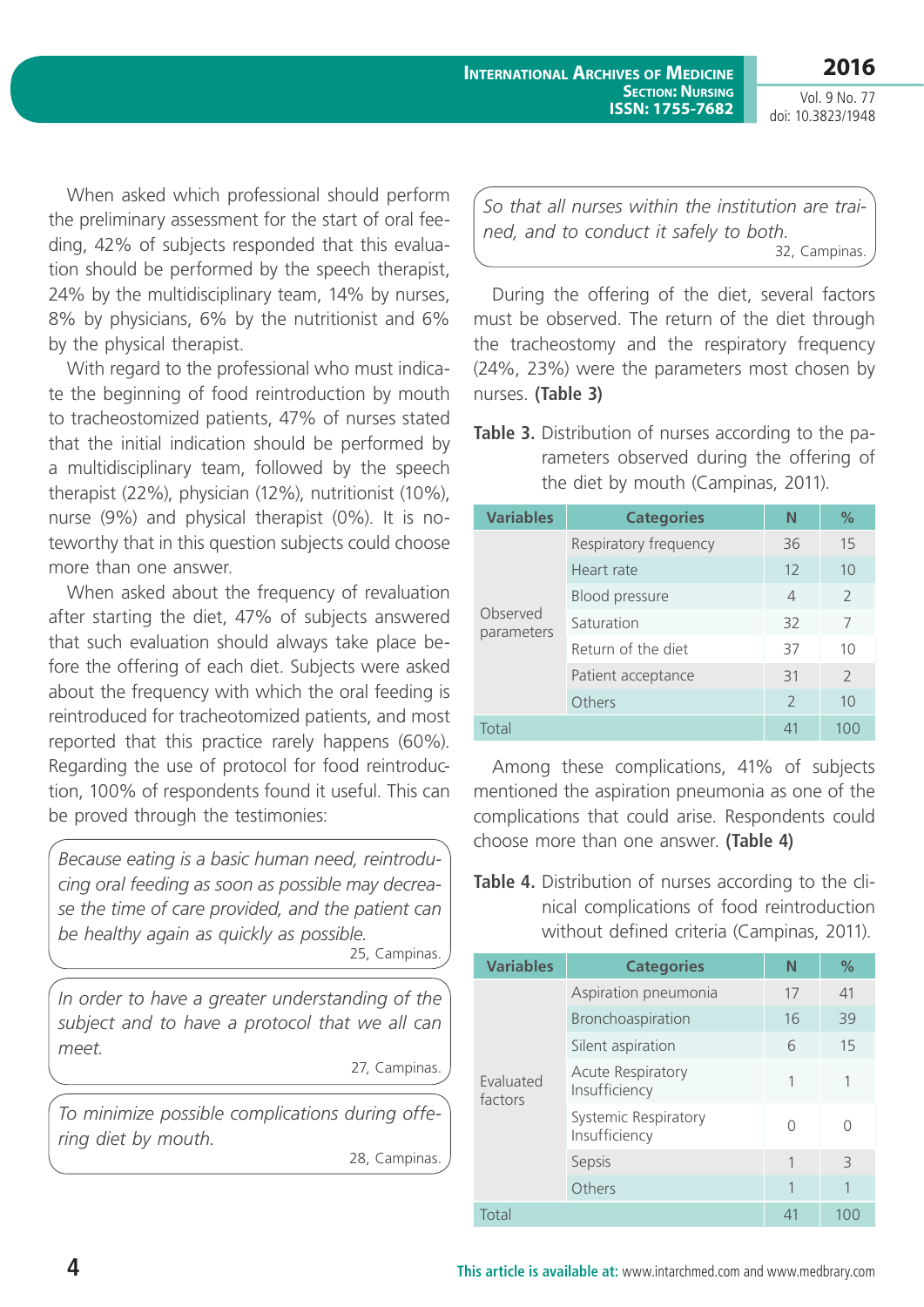**2016**

Vol. 9 No. 77 doi: 10.3823/1948

**Table 5.** Distribution of nurses according to the parameters to be monitored throughout the process of feeding reintroduction (Campinas, 2011).

| <b>Variables</b> | <b>Categories</b>      | Ν  | $\%$           |
|------------------|------------------------|----|----------------|
|                  | Vital signs            | 12 | 30             |
|                  | Chest X-ray            | 12 | 29             |
| Monitored        | Laboratory tests       | 1  | 4              |
| parameters       | Hydric balance         | 4  | 9              |
|                  | Ventilatory parameters | 11 | 26             |
|                  | Computed tomography    |    | $\overline{2}$ |
| Total            |                        |    |                |

To prevent any complications throughout the process of reintroducing food, 30% of the subjects believe that vital signs followed by chest X-ray (29%) should be monitored parameters throughout the process. Respondents could choose more than one answer. **(Table 05)**

### **Discussion**

Food reintroduction in tracheostomized patients is not a commonly discussed subject during the academic nursing training, which causes that the professional does not have necessary knowledge on the process as a whole [8]. It is known that the use of tracheostomy is common in patients who require intensive care and that the improvement of their status may present the parameters required for food reintroduction, but for this to be realized by the team, it is necessary that all have adequate knowledge, which should begin during graduation.

Another important factor in the process of food reintroduction is that there is a protocol and training of professionals [9]. The university to which the hospital is linked created and implemented the project in the Intensive Care Unit in 2010 from a demand of the multidisciplinary team front the need to standardize the conduct, and due to the lack of speech therapists in the unit teams [10].

There is a consensus in the literature that, to feed reintroduction, the patient must present three concurrent medical conditions, which are level of consciousness (glasgow  $= 12$ ), toleration to deflated cuff and decubitus 90º [11, 12]. Although subjects could choose more than one answer, none of the participants indicated only these three alternatives concurrently.

Studies show that food reintroduction without defined criteria can lead to a worsening of the clinical condition of the patient, which may be evidenced by several complications [11, 12]. Among these complications, 41% of subjects mentioned aspiration pneumonia as one of the complications that could arise.

The American Speech-Language-Hearing Association (ASHA) reports that the assessment should be carried out in three steps, where each step is performed in a different day. Professionals must evaluate the ability to swallow, observe the risk for bronchoaspiration and patient satisfaction in eating [11]. Nurses have mostly showed this need in the evaluation of swallowing ability and risk for bronchoaspiration, but patient satisfaction in eating was a barely mentioned item, which shows that the implications that denote individuals' autonomy are often forgotten or poorly understood by professionals.

In the whole process of food reintroduction, the patient must be reevaluated before the offering each diet because their clinical conditions may change in a short time due to severe situations, medication and other factors that can quickly change their current framework [9]. Despite the inadequate approach on the subject, the vast majority of subjects mentioned that would reassess patients before offering each diet and pointed the nurse as the most appropriate professional to perform this action.

Corroborating the above statement, literature review of 2014 showed that nurses who care for patients with tracheostomy have breadth of knowledge required to provide individual and safe care [13].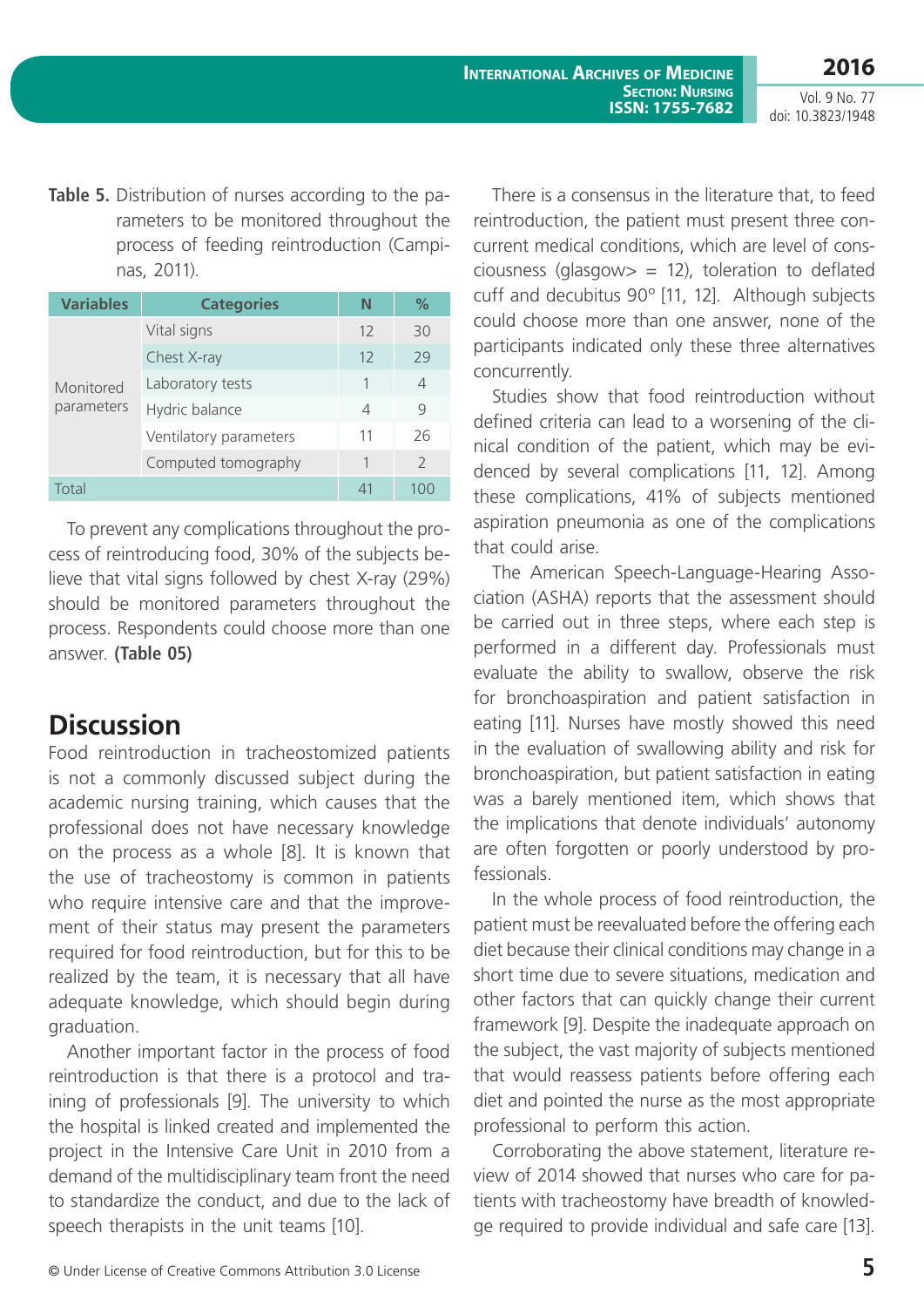**2016**

Vol. 9 No. 77 doi: 10.3823/1948

Study showed that the patient should be monitored during food intake, and changes in respiratory rate, saturation and/or heart rate are signs of aspiration, whereas the return of the diet through the tracheostomy is a confirmation. When changes in these parameters arise, feeding should be discontinued and the patient monitored [14]. For the research subjects, patient acceptance was of higher priority than the monitoring of some of these signs.

Food reintroduction without defined criteria and uniform conduct by the team may lead the patient to clinical worsening, according to studies, by aspiration pneumonia, silent aspiration and bronchoaspiration, and these factors should be monitored during the process of food reintroduction by checking vital signs, performing laboratory tests and chest X-ray [14, 15]. The sample had positive result, as most pointed pneumonia and bronchopneumonia as worsening of clinical conditions arising from food reintroduction without criteria. However, silent aspiration was reported by only 15%, which shows that this clinical evidence is little known and/or monitored. As for the factors that should be monitored, the only factor barely mentioned by the sample was laboratory tests.

Most of the sample wrongly pointed the nutritionist as the professional who should prescribe the diet. It is known that the only professional who can perform medical prescription is the physician, whereas the nutritionist is responsible for dietary prescription. The dietary prescription is a responsibility of the nutritionist only and to elaborate this professional uses specific methods and therapeutic techniques, in which method is understood as a systematic set of procedures for the purpose of production and/or application of knowledge, and technique is the set of all the specific activities appropriate to the general principles outlined in the methodology [16].

The frequency with which this reintroduction process currently takes place for scholars is still quite small, which was evidenced by the subjects of this study, in which 60% of nurses reported that food reintroduction rarely occurs in units [9, 14, 15].

#### **Conclusion**

The present research aimed to evaluate the nurses' knowledge on food reintroduction in tracheostomized patients, identifying their difficulties and risks of a food reintroduction with poorly defined criteria.

It is clear that this issue has been rarely addressed and that the shortage of literature and the limited approach on the subject during the academic training reflect on professional unpreparedness. This becomes evident by the lack of knowledge of nurses on the concomitant medical conditions that the patient must present so that the food reintroduction by mouth occurs.

However, a positive finding was that the indication by the multidisciplinary team was identified correctly by the vast majority of respondents, which reveals a change of structure within the units, where currently decisions are made after a consensus of the team, and not only by a single member.

We can also point out that, even without approach on the subject during training, most nurses have assertively pointed out what should be evaluated and the time in which the patient should be re-evaluated. The lack of knowledge about diet prescription was also found during the research. The only professional that can prescribe is the physician, whereas the dietary prescription is a responsibility of nutritionists, and this is not known by nurses.

The lack of criteria for the process of reintroducing food may cause several complications for the patient. Minimizing these complications is an essential role of the nurse; however, it has not been fully performed, as perceived by the research.

Considering that the analyzed results have showed that knowledge on the subject is scarce and the process has rarely happened in hos-